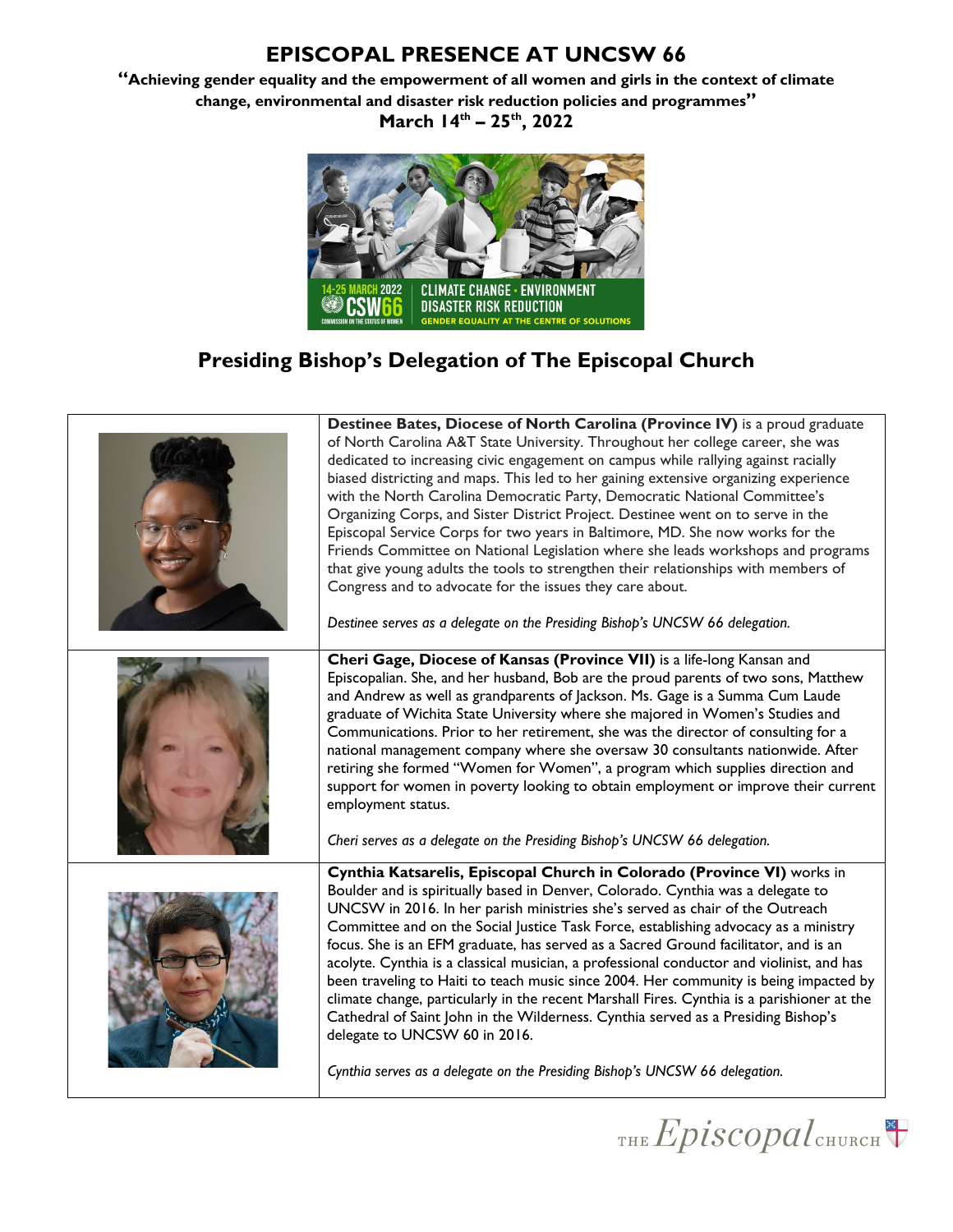**"Achieving gender equality and the empowerment of all women and girls in the context of climate change, environmental and disaster risk reduction policies and programmes" March 14th – 25th, 2022**



# **Presiding Bishop's Delegation of The Episcopal Church**



THE  $Epis copal$ CHURCH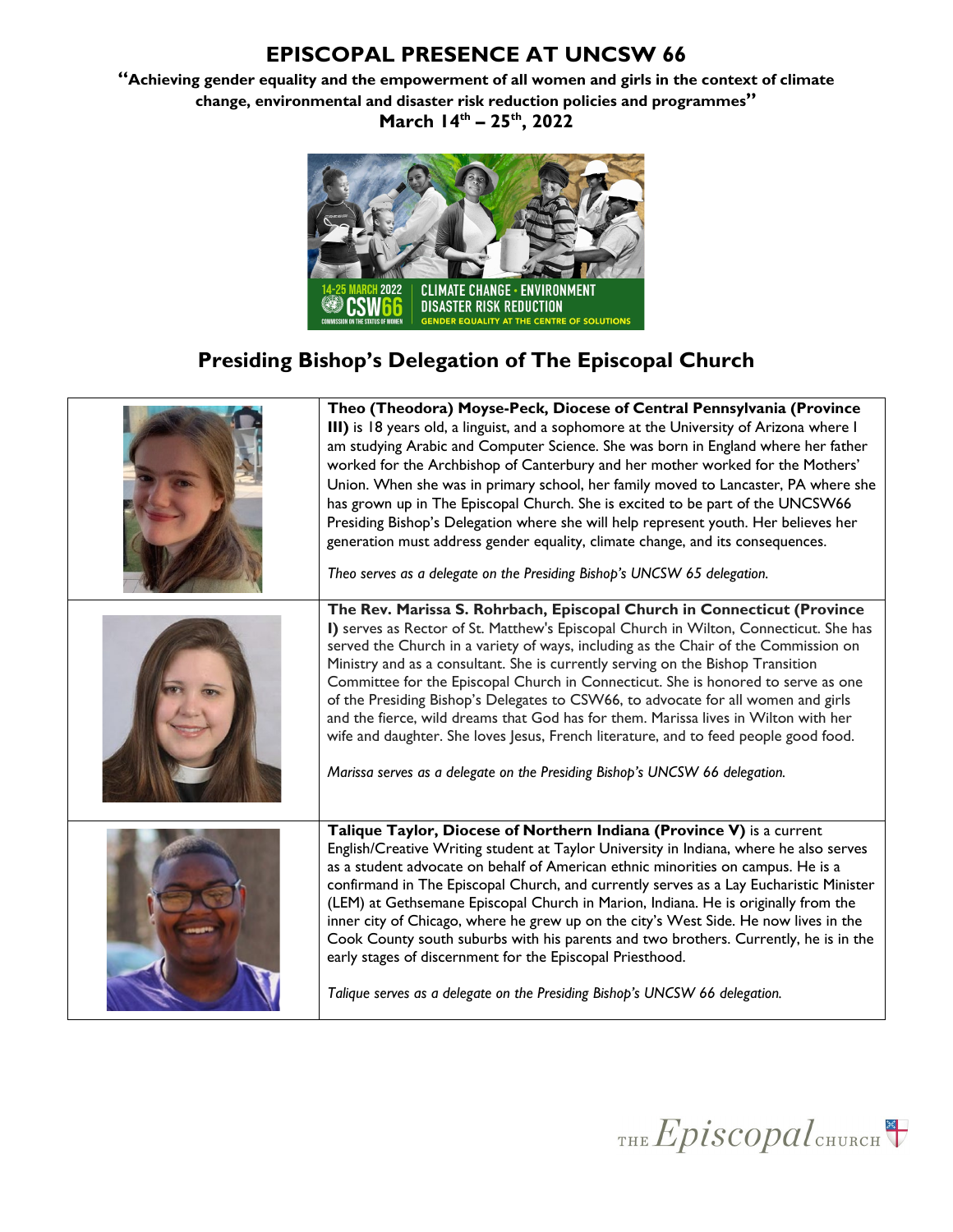**"Achieving gender equality and the empowerment of all women and girls in the context of climate change, environmental and disaster risk reduction policies and programmes" March 14th – 25th, 2022**



#### **Presiding Bishop's Delegation of The Episcopal Church**



THE  $Epis copal$ CHURCH